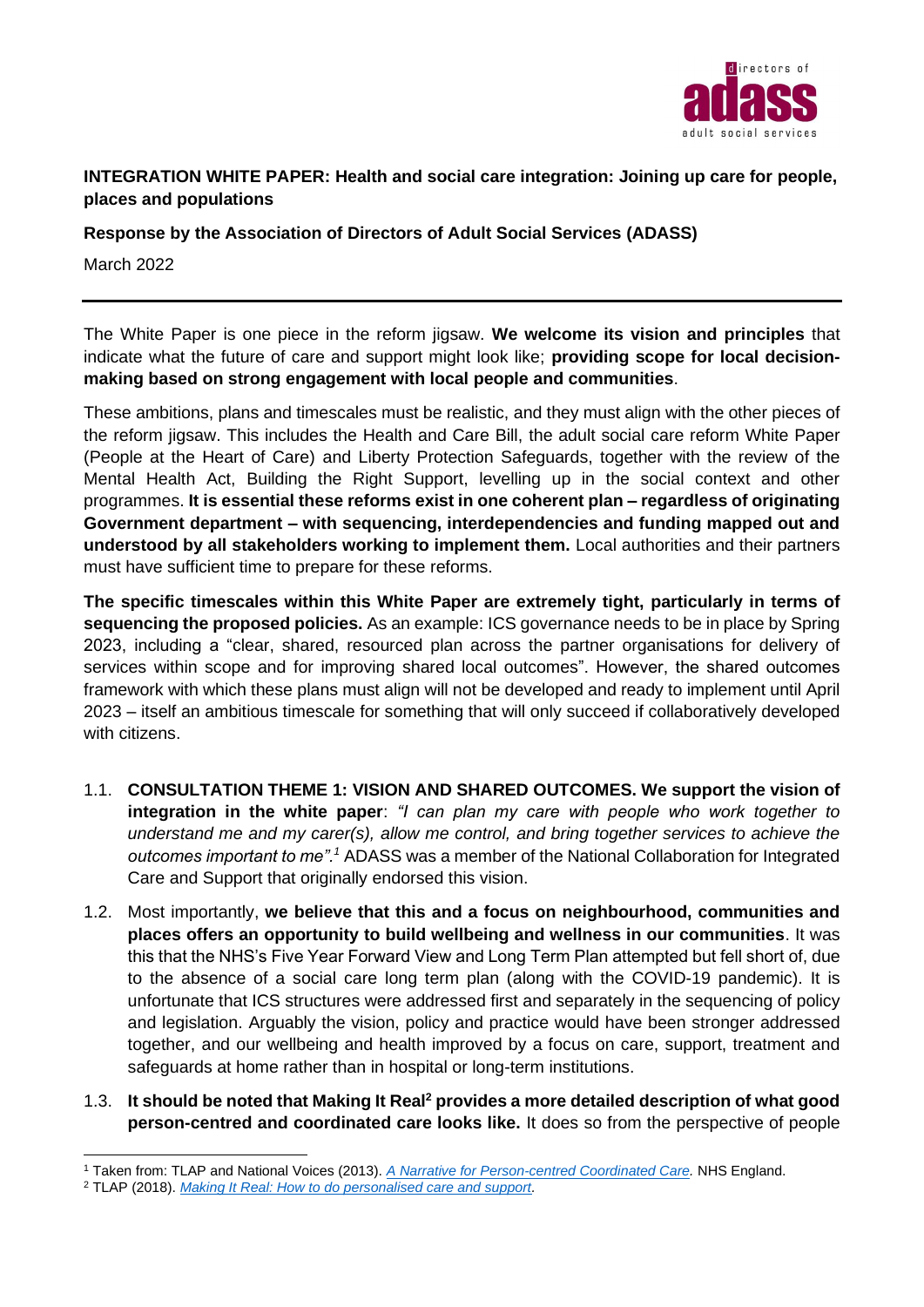

accessing health and care (through 'I Statements') and from the perspective of people working in health and care (through 'We Statements'). ADASS was a member of the Making It Real working group and endorsed this description of good person-centred coordinated care. **We believe it would be helpful if everyone worked towards the shared vision of Making It Real**, whether that be through local or national outcomes and priorities.

- 1.4. **Shared outcomes must be outcomes that capture and measure wellbeing and wellness. They must balance the social, physical and psychological needs of all of us.** *They must be more than NHS process targets.* They must protect and precipitate the enhancement of care and support at home.
- 1.5. **While we support the commitment to shared outcomes, we are concerned about the proposed timescales for development and implementation.** We welcome the commitment that shared outcomes will need to be collaboratively developed and that this collaboration must include citizens, but this process needs to be given the time to do it justice. We also welcome the recognition – albeit implied – that the development and implementation of shared outcomes will need to align with the provisions made through the Health and Care Bill. There is a lot to get in place here by April 2023, including the alignment with new approaches to local authority assurance and the role of the Care Quality Commission within this.

# **CONSULTATION THEME 2: LEADERSHIP AND ACCOUNTABILITY**

- 2.1 **ADASS strongly supports the principle of subsidiarity.** Decision-making should take place as close to communities as possible. Places should not be subsidiary in policy, practice, technology, workforce or resources to ICSs.
- 2.2 **New approaches to leadership and accountability, including to governance, should build on and enhance existing place-based plans** to improve outcomes for people accessing health and care and carers. We agree with others, including the LGA, that place-based health and wellbeing boards already have key statutory duties to develop joint strategic needs assessments and joint health and wellbeing strategies. We expect these to be the basis of shared outcome plans unless agreed otherwise by place leaders.
- 2.3 **Again, we are concerned about the proposed timescales, especially as these changes must align with and are contingent upon the work to develop and implement shared outcomes.** In places where existing boundaries allow, it may be viable to establish place governance and a single accountable officer by Spring 2023. We are less confident that this is a realistic timescale for areas seeking to establish new boundaries.

# **CONSULTATION THEME 3: FINANCIAL FRAMEWORKS AND INCENTIVES**

3.1 We **welcome the emphasis on ensuring local leaders have the flexibility to deploy pooled or aligned resources to local outcomes and priorities**. However, it will be necessary to protect and give enhancements to resources for prevention, social, community and mental health support. The NHS has not succeeded in increasing the proportion of its budgets spent on primary, community and mental health services as intended. There must be no risk that resources for social care, wider council or other public services are diverted to acute hospital or other institutional care.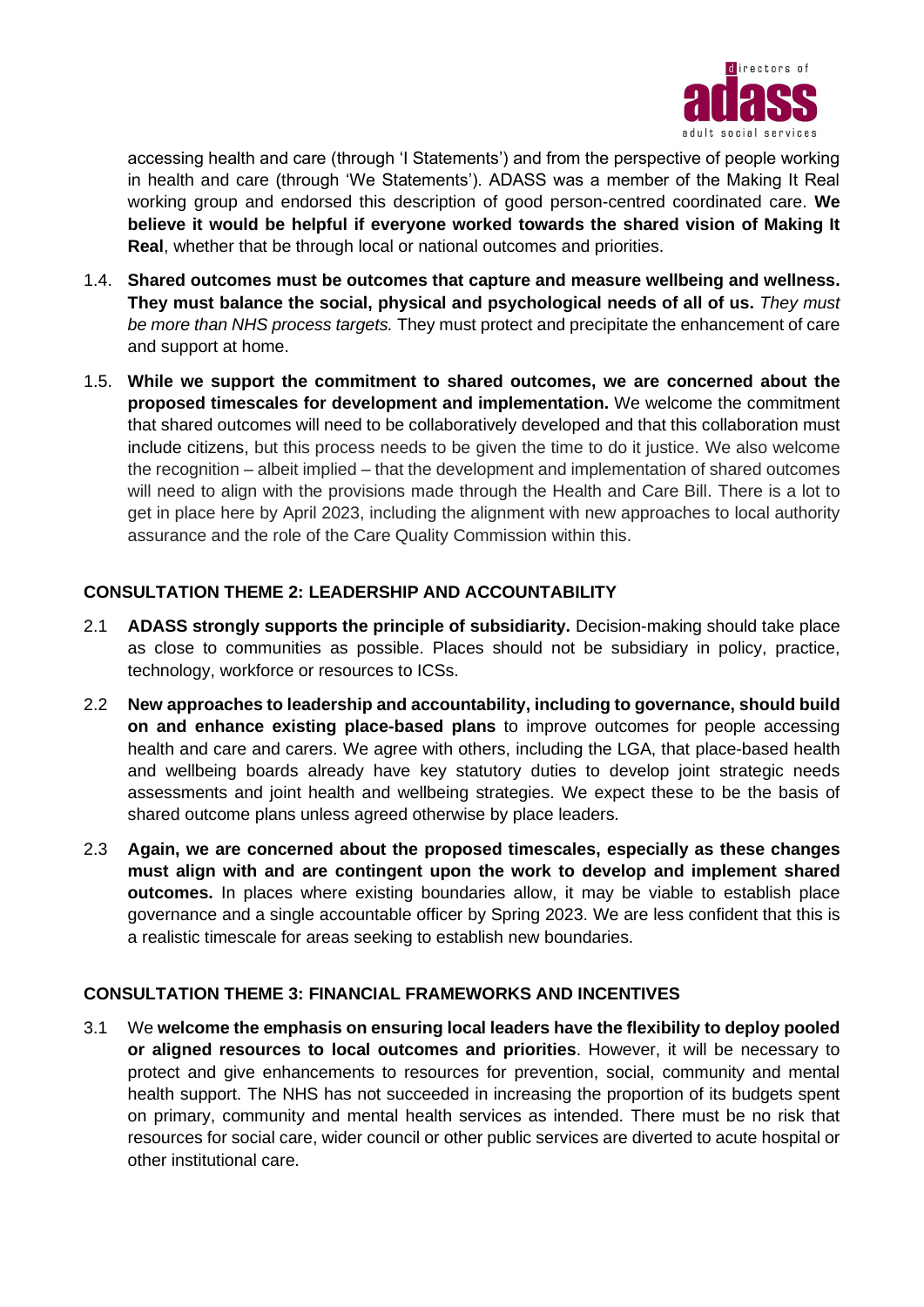

3.2 The success or otherwise of such arrangements is largely contingent on the wider financial context. Effective collaboration relies on having sufficient resources.<sup>3</sup> **Without adequate immediate and medium-term funding for adult social care, local authorities will be limited in their ability to respond to and implement these proposals**.

# **CONSULTATION THEME 4: WORKFORCE**

- 4.1 We **welcome recognition of the need for people within the workforce to be able to move across and within health and care**. We also welcome the focus on training. We must ensure that training and development are built in so that those joining care services can be confident they can progress and have a career for life.
- 4.2 However, while several current barriers to this are identified, we are **dismayed proposals do not recognise and address the issue of pay disparity between health and social care.** The ambitions around workforce will not be realised without action on pay. The Health and Social Care Committee's inquiry into 'Social care: funding and workforce' found an urgent need for a *"sustainable funding settlement to provide for competitive pay for social care workers which ensures parity with NHS staff and is reflective of the skilled nature of social care work"*. They suggested parity could be achieved by linking social care pay to equivalent bands of the NHS Agenda for Change contract and introducing meaningful pay progression.<sup>4</sup>
- 4.3 **Many of the proposed reforms within and beyond this White Paper are contingent upon action being taken on pay. We need a National Workforce Strategy for Social Care** that addresses this, and that considers the conditions associated with working in adult social care, so that the overall pay and support package is an appealing one. This needs to include, for example, that those in care are paid sick leave, so that they do not work when they are unwell. Staff should have better contracts of employment, doing away with zero hours contracts that exclude travel time. This should also reflect the merits of care provided in different settings and include those receiving Direct Payments and the work of Personal Assistants.
- 4.4 **Any further delegation of clinical activities to care workers must be underpinned not only by appropriate training, supervision and support, but by a parallel transfer of resources.**
- 4.5 **We would urge that future work in this field take a radical look at workforce – far greater than that done to date.** Social care is so much greater than personal or ancillary health care – important as that is. Social work is an important career progression in its own right and has significant scope to rediscover work in the fields of community work (previously a core skill of the profession), substance misuse, probation<sup>5</sup>, diversion from custody (too many people with learning disabilities and/or autism, with mental illness are in prison), and so on. Personal assistants, support workers in hostels, night shelters and refuges or floating supports all have critical roles.

<sup>&</sup>lt;sup>3</sup> A conclusion of various reviews and investigations, including: Reed S, Oung C, Davies J, Dayan M and Scobie S (2021) *[Integrating health and social care: A comparison of policy and progress across the four countries of the](https://www.nuffieldtrust.org.uk/research/integrating-health-and-social-care-a-comparison-of-policy-and-progress-across-the-four-countries-of-the-uk)  [UK](https://www.nuffieldtrust.org.uk/research/integrating-health-and-social-care-a-comparison-of-policy-and-progress-across-the-four-countries-of-the-uk)* Research report, Nuffield Trust / Joy, Iona et al (2018). *[Tapping the Potential: Lessons from the Richmond Group's](https://www.thinknpc.org/resource-hub/tapping-the-potential/)  [practical collaborative work in Somerset.](https://www.thinknpc.org/resource-hub/tapping-the-potential/)* New Philanthropy Capital

<sup>4</sup> Health and Social Care Committee (2020). *[Social care: funding and workforce inquiry –](https://publications.parliament.uk/pa/cm5801/cmselect/cmhealth/206/20605.htm#_idTextAnchor022) report*

<sup>&</sup>lt;sup>5</sup> Until 1992, all probation officers were trained social workers with a specialism in criminal justice. This cohort are now senior probation officers, dealing with complex and high-risk cases. They will retire across the coming decade.